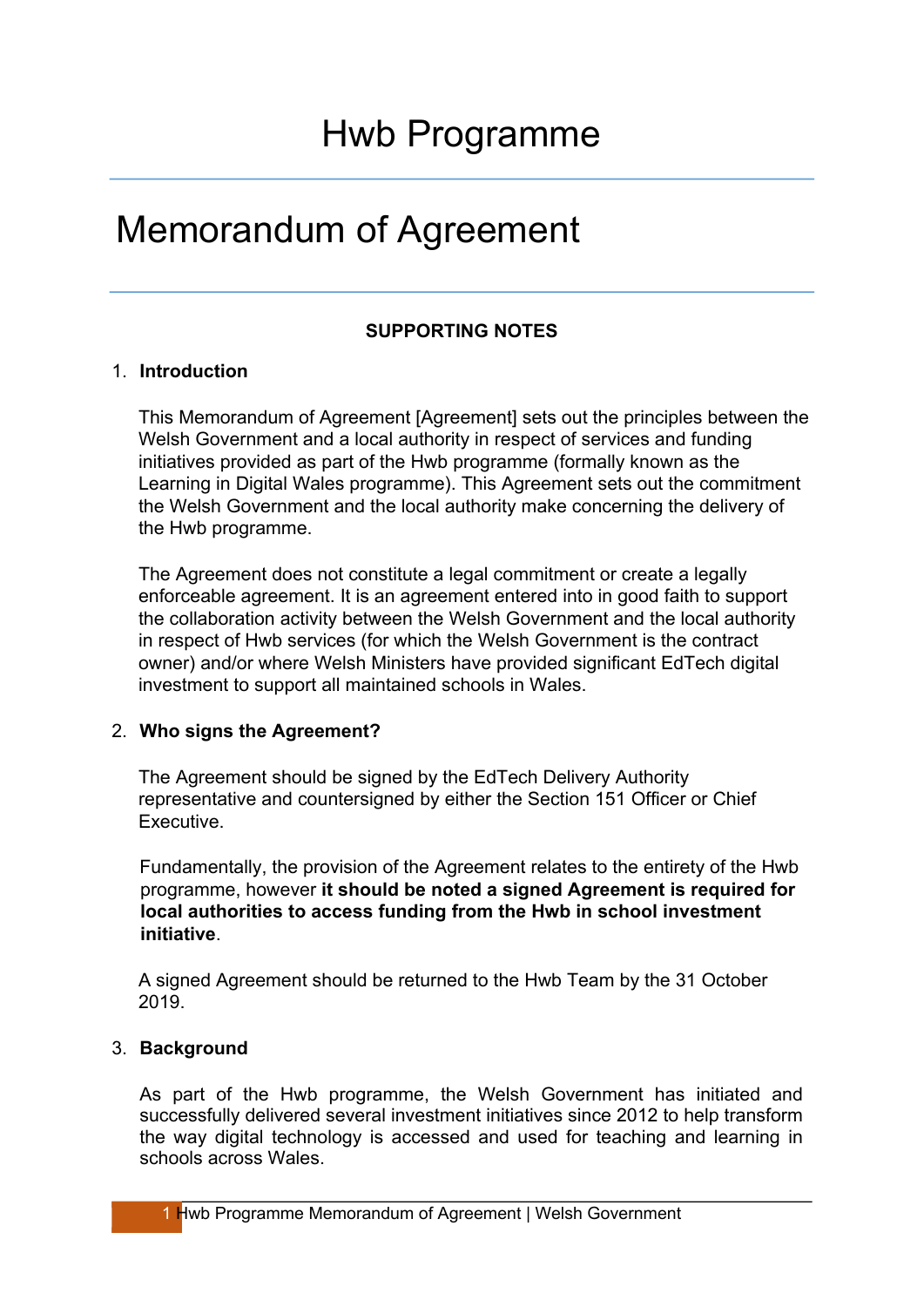The investment and collaboration between the Welsh Government and local authorities across Wales is widely recognised as having a significant impact on the transformation of digital education services, as well as providing a national platform capable of supporting and delivering real transformation to the education sector.

This pivotal programme of work provides stakeholders across Wales with consistent access to a range of digital infrastructure, tools and resources that can support and assist the transformation of digital classroom practices.

The next phase of the Hwb programme focuses on how the recent investment programmes are able to support schools in adopting and embedding digital learning in the classroom, as well as continuing to streamline and standardise the way digital and ICT is delivered in a school context.

The Welsh Government has set out the strategic [objectives](https://hwb.gov.wales/overview-of-hwb/) for the Hwb programme which focus on opportunities to further exploit and embed the foundations that have been put in place.

Through engagement with local authorities and schools, it was identified that the level of understanding and investment in ICT and digital across schools is generally lower than other areas of the sector, namely further and higher education. If schools, learners and practitioners are to fully embrace digital transformation, it is recognised we need to ensure schools are equipped to adopt digital services and prepared to maintain them.

The Minister for Education has committed to continued investment in this area of work and officials have created national governance arrangements to ensure sector representatives better understand the landscape in schools across Wales and explore how we maximise the opportunities available.

#### 4. **Scope of Delivery**

Through the Hwb programme, the Welsh Government delivered superfast broadband connectivity to all maintained schools in Wales, via the PSBA network. These services meet the aims of the classroom today, while the use of dedicated fibre also provides an easy and sustainable future upgrade path as demand increases.

In parallel, the Hwb platform has delivered an all Wales solution which provides teachers and learners with access to a consistent range of digital resources, online tools and services. Furthermore the Hwb platform has become the gateway for digital education services in Wales, with the platform continuing to go from strength to strength. Work is underway to embed these services and identify new opportunities to support education priorities such as Our National Mission and online personalised assessments, as well as leveraging the potential for all Wales economies of scale which have been demonstrated via the national Microsoft licensing model.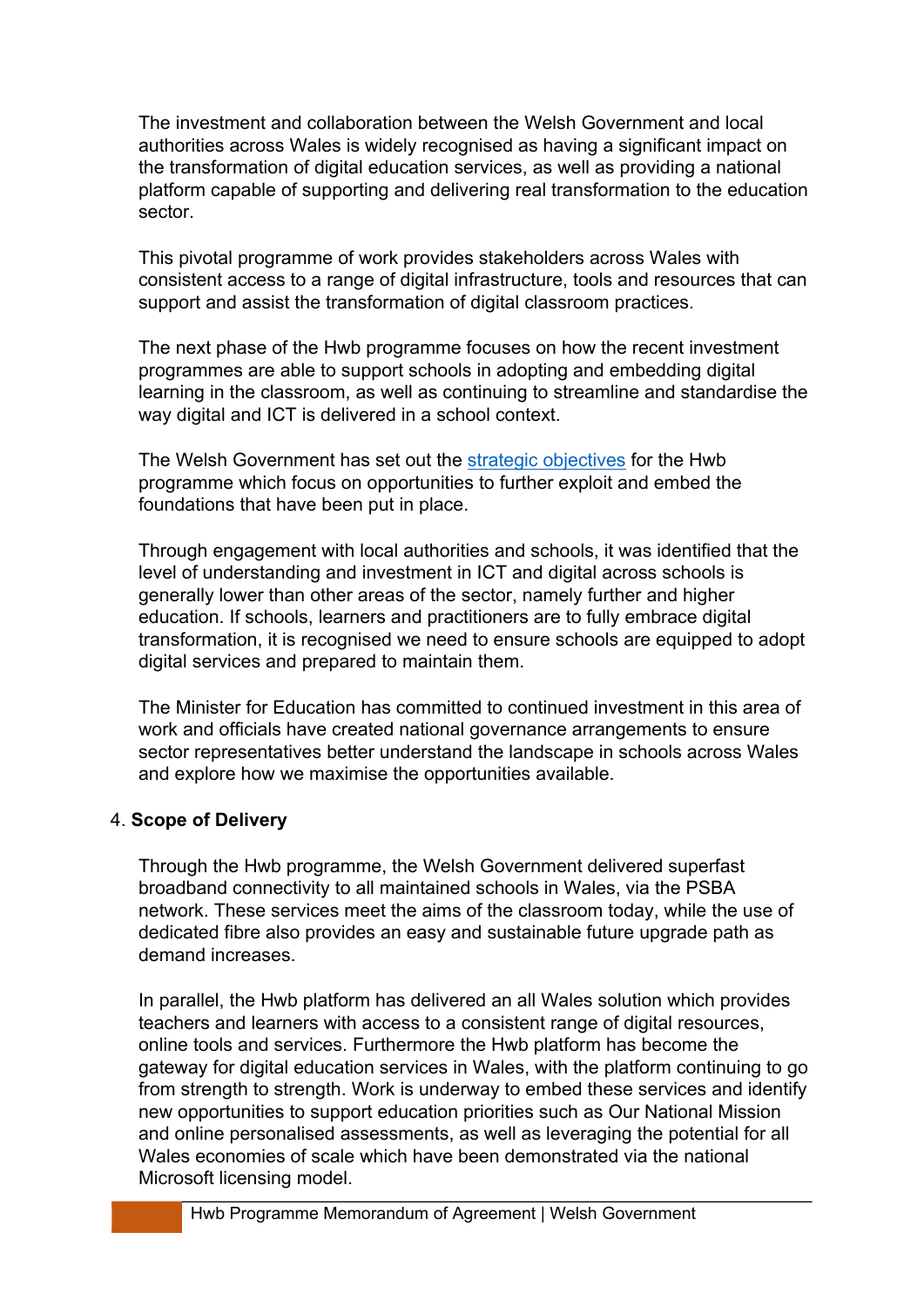Using these existing platforms, the Welsh Government will continue to provide a range of digital services which will inspire our teachers and learners to confidently embed digital practices, while developing the culture, competencies, skills and knowledge to underpin Our National Mission.

Despite the significant work undertaken to date, it was also acknowledged that further work and investment was needed. Officials recently commissioned an independent evaluation of school ICT networks across Wales. The assessments identified areas of improvement for in-school infrastructure across Wales to help address and/or alleviate the current constraints faced by school's when exploiting ICT to deliver teaching and learning in the classroom. Further work with schools and local authorities also highlighted that strategic planning and investment around digital and ICT was either non-existent or was often under profiled.

A work programme to help standardise the approach across Wales and identify areas for improvement has begun. Through the development of the Education Digital Standards; Safeguarding Standards; the promotion of shared services and identifying opportunities for local authorities to work collaboratively through the use of Hwb services, officials in the Welsh Government and local authorities have started to see a shift in behaviours.

The Minister for Education has recently [announced](https://gov.wales/computer-says-yes-new-ps50-million-investment-transform-edtech-within-all-welsh-state-schools) further funding for schools to improve their EdTech equipment. This funding will support schools on their journey, however it is essential that support is given to schools to ensure they understand and recognise their EdTech digital infrastructure as the 'fourth utility'.

#### **5. Document Relationship**

The following documents are integral to the Agreement:

- a) Hwb Strategic Overview strategic [objectives](https://hwb.gov.wales/overview-of-hwb/) for the Hwb programme
- b) Hwb Charter (annex 1) Roles and responsibilities for the delivery and use of Hwb programme services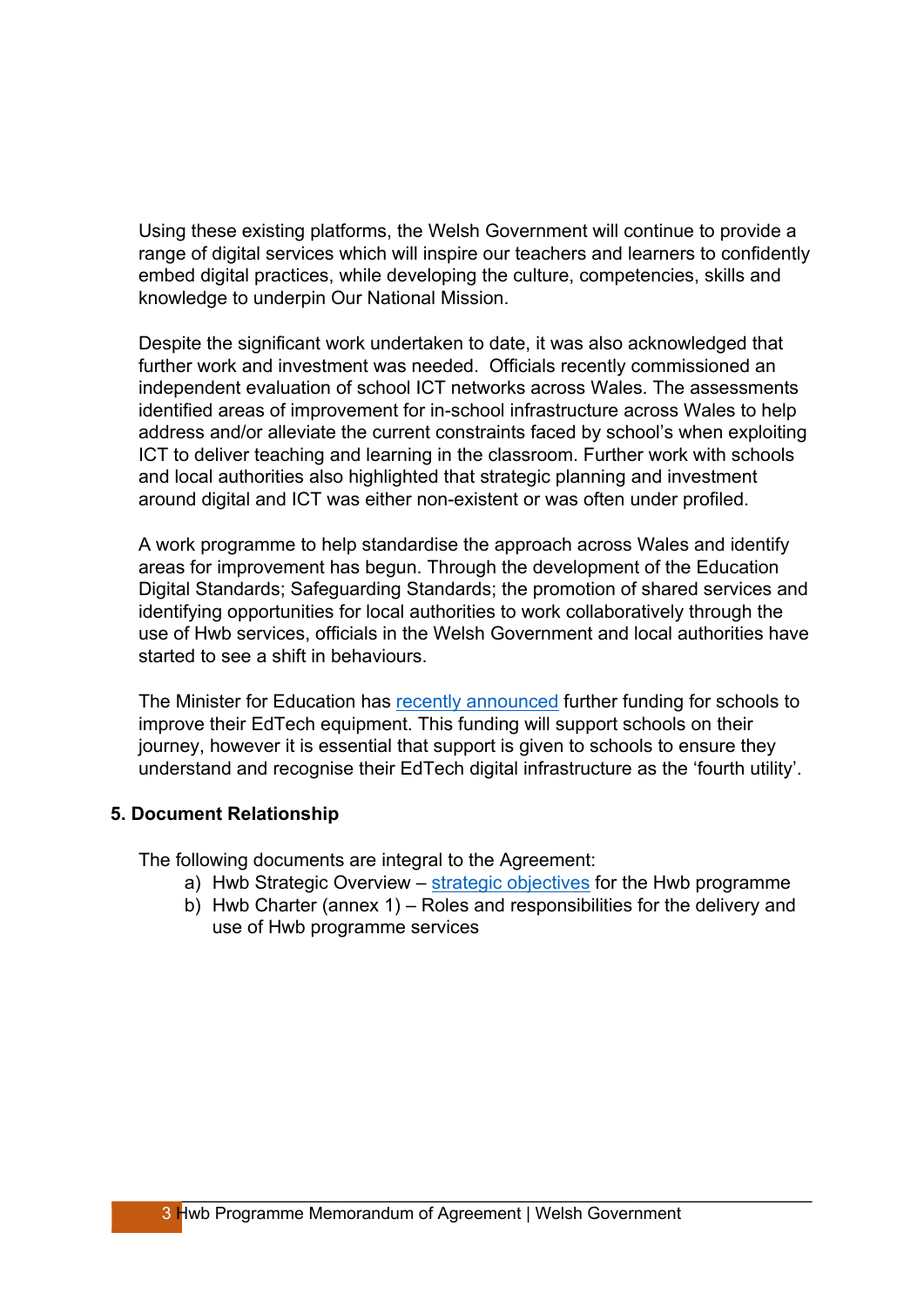**Dated:** 4 October 2019

(1) **Welsh Ministers**

- and -

(2) **Flintshire County Council**

### **MEMORANDUM OF AGREEMENT**

- 1. Introduction
	- Hwb Programme Memorandum of Agreement | Welsh Government 1.1.This agreement between Welsh Ministers and Flintshire County Council [authority] outlines the commitment of both parties to ensure all maintained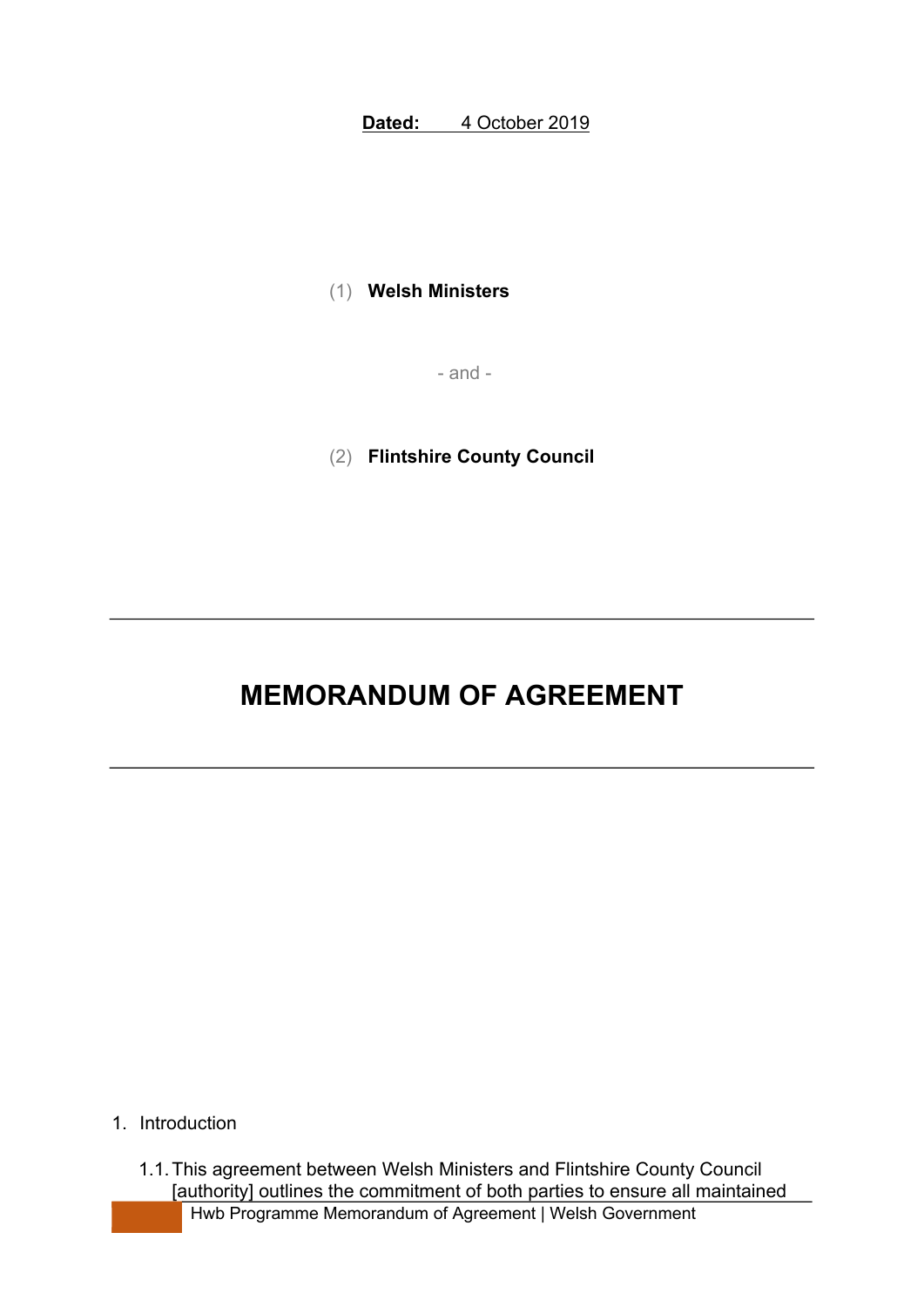schools in your authority can maximise the opportunities afforded by the Hwb programme; support the delivery of Our National Mission as well as meeting your authority's statutory obligations for education delivery.

- 1.2.The Welsh Government has made significant investment in areas including high speed broadband, in-schools infrastructure and the Hwb digital learning platform in recent years.
- 1.3.The investment and collaboration between the Welsh Government and local authorities across Wales is widely recognised as having a significant impact on the transformation of Education services, as well as providing a national platform capable of supporting and delivering real transformation to the Education sector.
- 1.4.Following recent discussions between the Welsh Government and the Socitm Cymru group, the Hwb programme has developed proposals to deliver an extensive infrastructure investment programme of work to build on recent investments and the fantastic work already taking place across Wales.
- 1.5.As well as transforming the way ICT services are delivered and managed in schools across Wales, the commitment from Welsh Ministers aims to ensure local authorities and schools build a sustainable model for ICT services in schools for future years.
- 1.6.Welsh Ministers support for the Hwb programme was underpinned by the letters of intent from all twenty-two local authorities to support this significant change programme.
- 2. Purpose
	- 2.1.To support the developments with education in Wales, and specifically the inclusion of digital competence at the heart of the curriculum, this Agreement outlines the agreed strategic approach to help ensure every maintained school in Wales receives a consistent experience to digital services.
	- 2.2.To maximise the benefits of the Hwb platform, the Welsh Government, in collaboration with local authorities, has developed strategic [objectives](https://hwb.gov.wales/overview-of-hwb/) which outline the overarching approach for the delivery of digital services in Wales. It is expected that future developments and investment will inspire our teachers and learners to confidently embed digital practices, while developing their culture, competencies, skills and knowledge to underpin Our National Mission.
	- 2.3.The Hwb programme can have a significant impact on the schools in your authority, but its success will largely depend on the ability of local authorities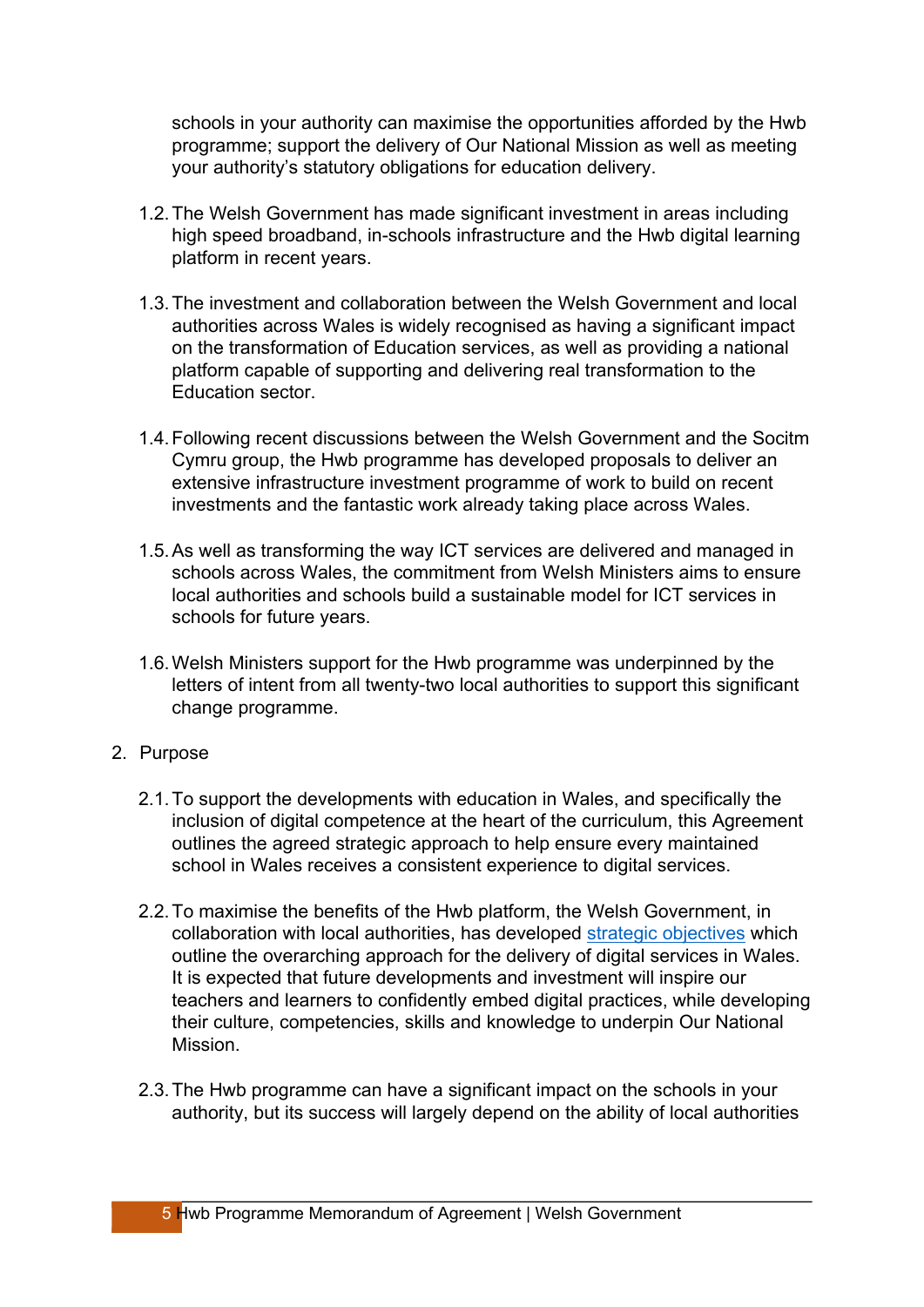and schools to fully embrace its aims and objectives, as well as understanding the critical role that technology can have in education.

- 2.4.This Agreement outlines the responsibilities each organisation needs to meet to ensure the Hwb programme can achieve its long term aims to:
	- improve educational standards and outcomes;
	- prepare learners for life and careers; and
	- maximise the opportunities digital presents to reduce the burden on our workforce and to support the wider Welsh economy.
- 2.5.This Agreement is not intended to represent a defined time period, but instead underpins the working relationships between the Welsh Government, local authorities and schools throughout the life of the Hwb programme. It is fully expected the delivery mechanics and outputs will evolve, however it is hoped the structure being implemented as part of the change programme will provide the flexibility and agility to underpin the delivery of ICT and digital services in schools indefinitely.
- 3. Scope
	- 3.1.The Hwb programme recognises it is impossible to deliver this ambitious programme of work without the support of local authorities across Wales.
	- 3.2.Each local authority has agreed in principle to act as the conduit and 'intelligent customer' for their schools, while the Welsh Government commitment is underpinned by the recent [announcement](https://gov.wales/computer-says-yes-new-ps50-million-investment-transform-edtech-within-all-welsh-state-schools) of further investment in EdTech technology.
	- 3.3.To ensure the success of this ambitious change programme and realise the benefits of shared working across Wales, it is vital each local authority is fully committed to:
		- Take strategic responsibility for all their maintained schools ICT infrastructure and services and act as the single point of contact for the Hwb programme;
		- Ensure all Hwb programme funding allocations are aligned to strategic plans and budgeting cycles, while ensuring funding is spent by the end of the financial year and all implementation work completed by the beginning of the following academic year;
		- Be accountable for all ICT financial capabilities and ensure sustainability plans are in place; and
		- Undertake and maintain readiness/baseline assessments of schools to inform a holistic council delivery plan and strategy, with regular (minimum six monthly) reports to the EdTech Delivery Authority and Welsh Government until a fully sustainable model is achieved.
	- 3.4.Welsh Ministers have outlined the importance of equitable funding as part of the Hwb programme moving forward.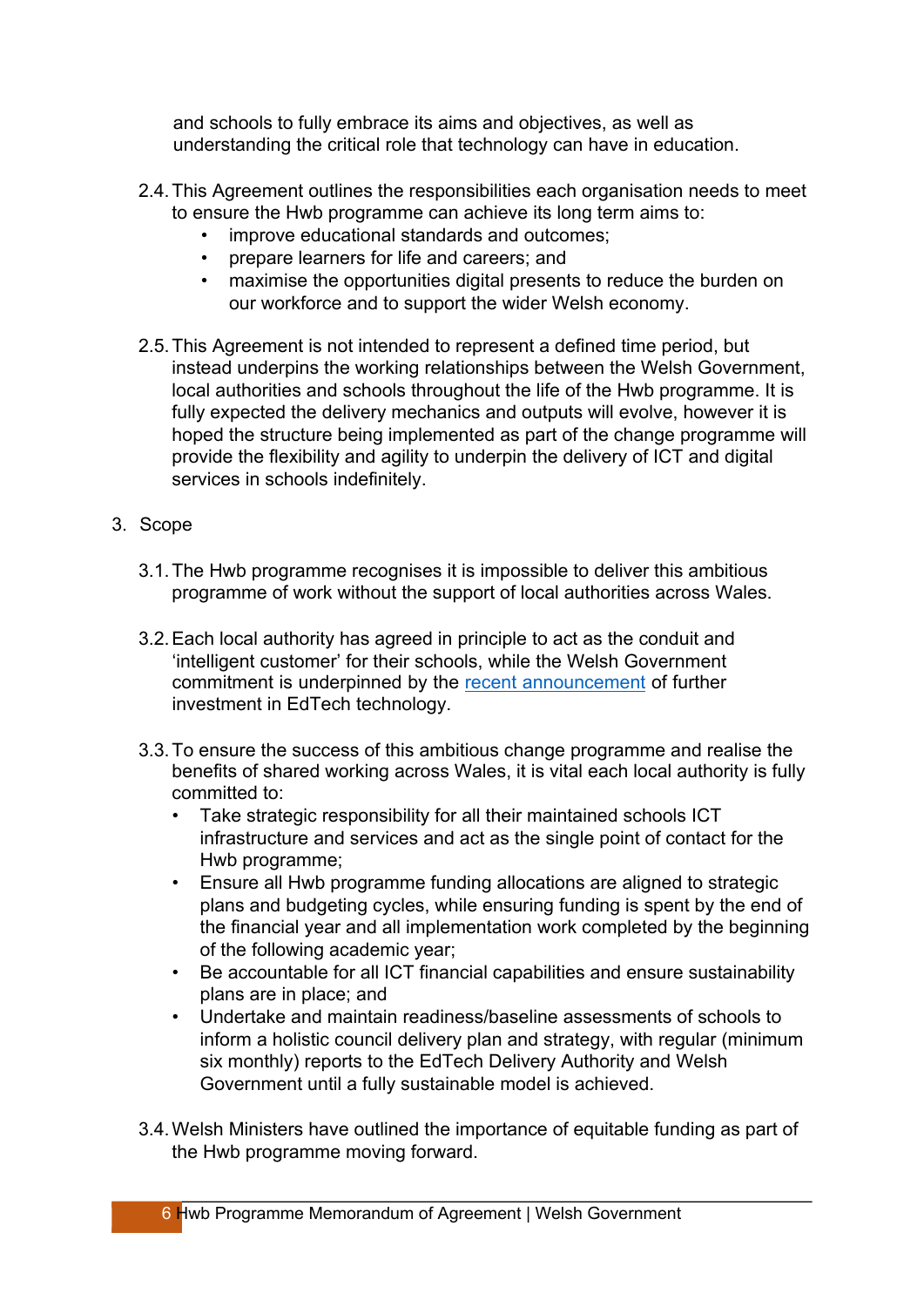- 3.5.In relation to the investment in EdTech equipment, officials have devised a funding formula in conjunction with colleagues working in the Local Government sector. The formula will initially apply an equal weighting based on the number of school buildings (50%) and the number of pupils on roll (50%). The initial weighting distribution is intended to reflect the initial priority of improving the core infrastructure requirements. Over time it is expected the weightings will be adjusted to favour pupils on roll (25% / 75% respectively) as local authorities progress through the programme objectives.
- 4. Welsh Government Commitments
	- 4.1.The Welsh Government commits to supporting local authorities individually and collectively in accordance with the strategic [objectives](https://hwb.gov.wales/overview-of-hwb/) of the Hwb programme. In particular, the Welsh Government commits to:
		- Develop and implement a strategic and sustainable approach to embed digital services in all maintained schools in Wales;
		- Establish a simple and compliant route to market to purchase appropriate equipment and services at the most cost effective price;
		- Ensure there is a suitable national infrastructure in place to consistently support the needs of schools in accessing and using digital services;
		- Support the digital transformation of education through the delivery of bilingual digital services;
		- Continue to support schools with safeguarding learners in Wales;
		- Support local authorities and schools to enhance digital capability and skills; and
		- Represent the needs of schools by identifying opportunities to secure EdTech funding for local authorities to deliver standardised, consistent and sustainable services to their schools.
	- 4.2. The Welsh Government is committed to reviewing the strategic [objectives](https://hwb.gov.wales/overview-of-hwb/) on a regular frequency with the EdTech Delivery Authority. Frequent reviews will ensure the objectives and activities of the Hwb programme align to the majority viewpoint of local authorities in Wales.
	- 4.3.The Welsh Government will provide strategic support to individual local authorities by providing dashboards and management information to support the uptake of Hwb services within the authority. The Welsh Government will also facilitate regional and national engagement events to help inform and share areas of good practice across Wales.
- 5. Local Authority Commitments
	- 5.1.Your authority commits to working with the Welsh Government in accordance with the responsibilities outlined in the Hwb Charter (annex 1), as well as supporting local authorities individually and collectively wherever possible. In particular, your authority commits to:
		- Act as the Strategic Digital Delivery Partner for all your maintained schools;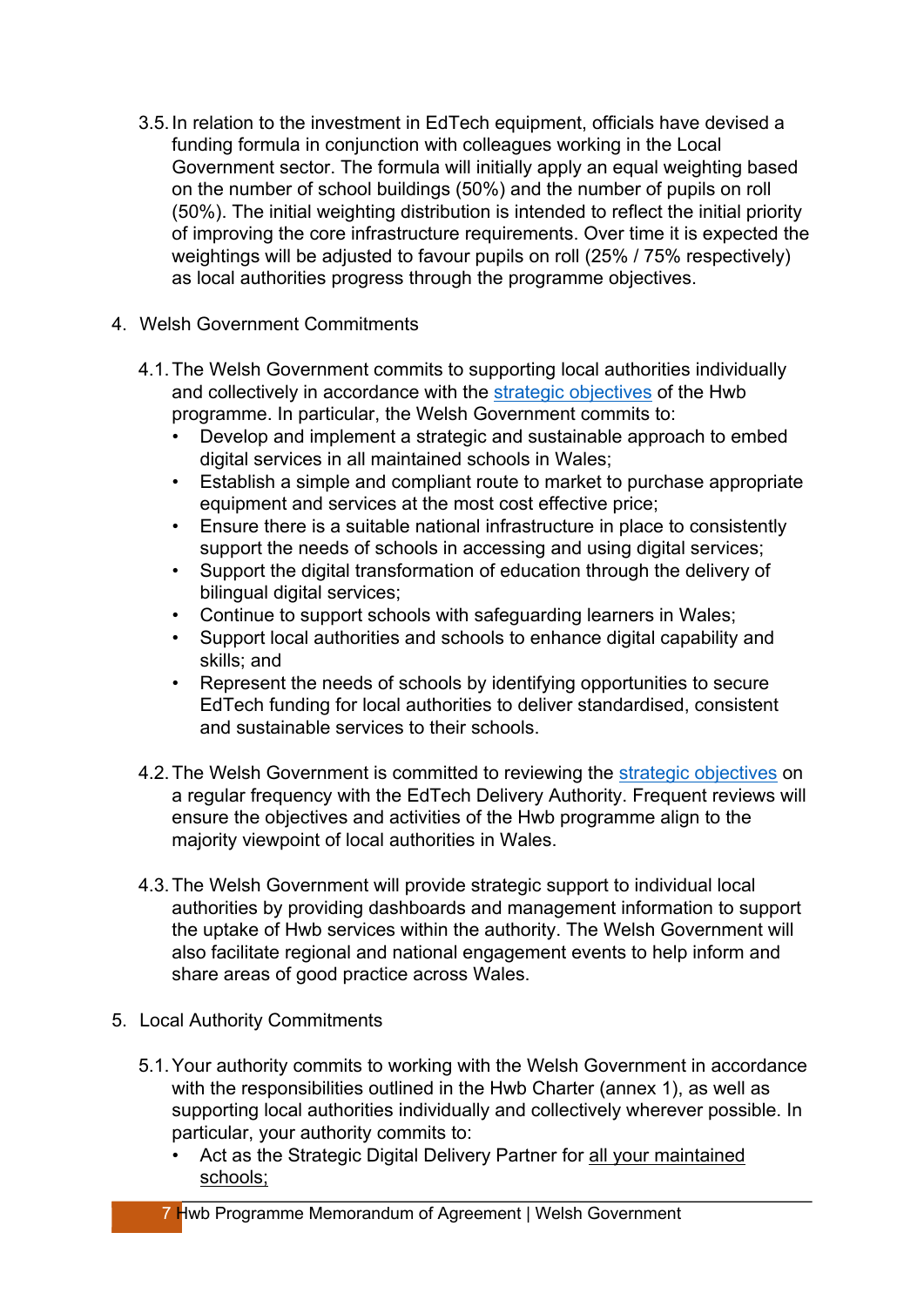- Provide a nominated lead and dedicated team/function to streamline schools ICT support models and provide a centralised intelligent customer function to assist head teachers to understand and implement their ICT requirements;
- Champion the Hwb programme and ensure the key outcomes are supported within your organisation and across your maintained schools;
- Provide management responsibility for the delivery of the Hwb services and initiatives as outlined in the strategic overview of the Hwb programme;
- Facilitate procurement of ICT equipment to ensure the equipment is fit for purpose; provides value for money and is being purchased via a compliant route (supporting once for Wales principle); and
- Undertake regular strategic school reviews to emphasise the importance of ICT as the fourth utility and ensure sustainability of equipment and services is strategically planned and managed in schools.
- 5.2.The Welsh Government is committed to reviewing the Hwb Charter as the change programmes in local authorities evolve. The EdTech Delivery Authority will be responsible for reviewing the Hwb Charter.

#### 6. Benefits / Outcomes

- 6.1.We anticipate the outcomes of a collaborative approach to deliver a national school digital infrastructure (geared to the delivery of the current and future curriculum needs) will result in the following outcomes:
	- The removal of unsupported and aging equipment across school ICT networks which currently pose cyber security vulnerabilities and potentially significant information assurance risks;
	- Enhanced and more consistent experiences for learners in using learning technologies as part of their learning programmes;
	- The opportunity to deliver a more sustainable operating model to support school ICT networks, with local authorities ensuring consistent experience to schools and ensuring investment is maximised;
	- The adoption of Hwb and other appropriate cloud services, which in turn simplifies the local ICT services and infrastructure needed within a school/local authority network and can realise significant cashable savings locally;
	- Realise potential economies of scale through national procurement approaches, which could save the sector millions of pounds over the next several years;
	- Schools being better equipped to meet Our National Mission aims and objectives and help demonstrate the Ministerial commitment to digital learning as well as emphasising the importance of using technology appropriately;
	- The removal of 'perceived barriers' to enable schools/local authorities to plan and budget for ongoing ICT investment;
	- Improve reliability, resilience and capacity of school ICT networks to support schools administration, teaching and learning and wider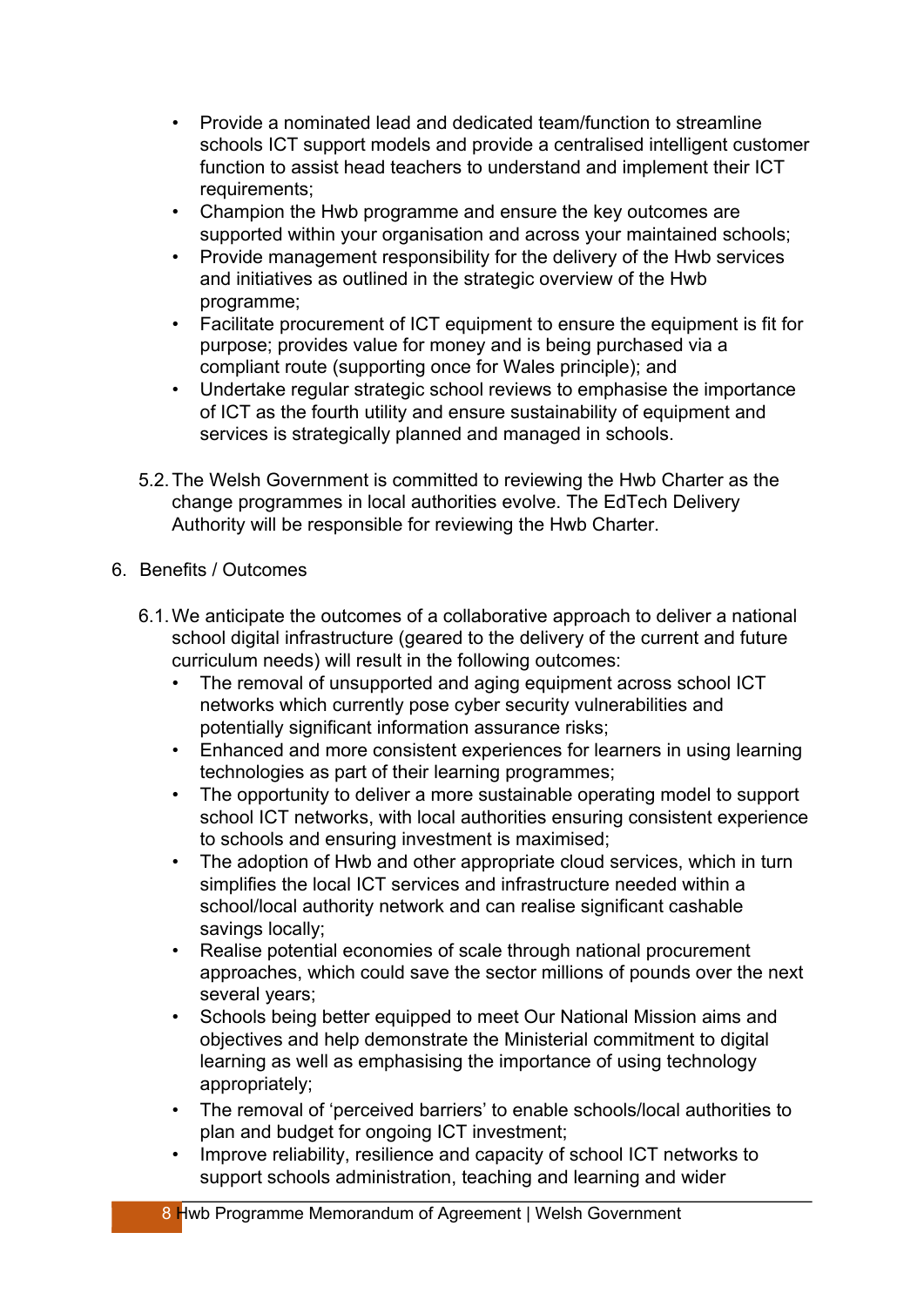community initiatives outside of school hours (such as Digital Communities); and

- Help support the reduction of bureaucratic practices/processes in schools to provide more time for our head teachers and teachers to 'teach'.
- 7. GENERAL
	- 7.1.No variation to this agreement shall be effective unless, and until, signed by authorised representatives of each party.
	- 7.2.Nothing in this agreement shall be construed as establishing or implying a partnership or joint venture between the parties or shall be deemed to constitute either party as the agent of the other or allow either party to hold itself out as acting on behalf of the other.

**SIGNED BY** the parties acting by their authorised representatives to indicate their agreement to the terms set out above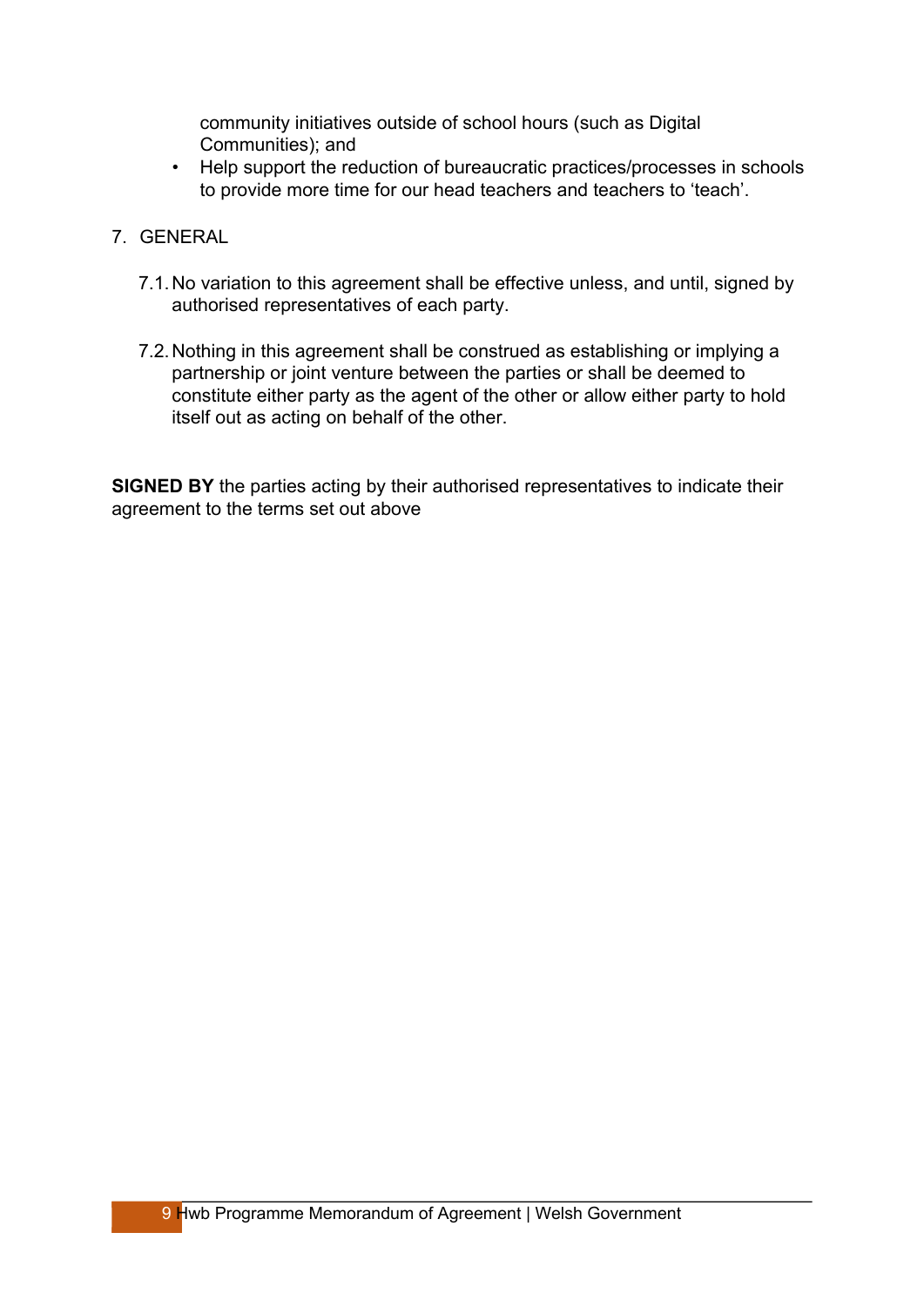# Signature Page

| Signed by: |             |
|------------|-------------|
|            |             |
| (Capitals) | (Signature) |
|            | (Date)      |

Deputy Director of Digital Learning Division, Welsh Government

| Signed by:                                                                              |             |
|-----------------------------------------------------------------------------------------|-------------|
|                                                                                         |             |
|                                                                                         |             |
| (Capitals)                                                                              |             |
|                                                                                         | (Signature) |
|                                                                                         |             |
|                                                                                         | (Date)      |
| EdTech Delivery Authority Representative or Director of Education for Elintshire County |             |

EdTech Delivery Authority Representative or Director of Education for Flintshire County Council

| Signed by:                                                                  |             |
|-----------------------------------------------------------------------------|-------------|
| (Capitals)                                                                  | (Signature) |
| $- - -$<br>--- --<br>$\sim$ $\sim$ $\sim$<br>$\sim$ $\sim$<br>$\sim$ $\sim$ | (Date)      |

Section 151 or Chief Executive Officer of Flintshire County Council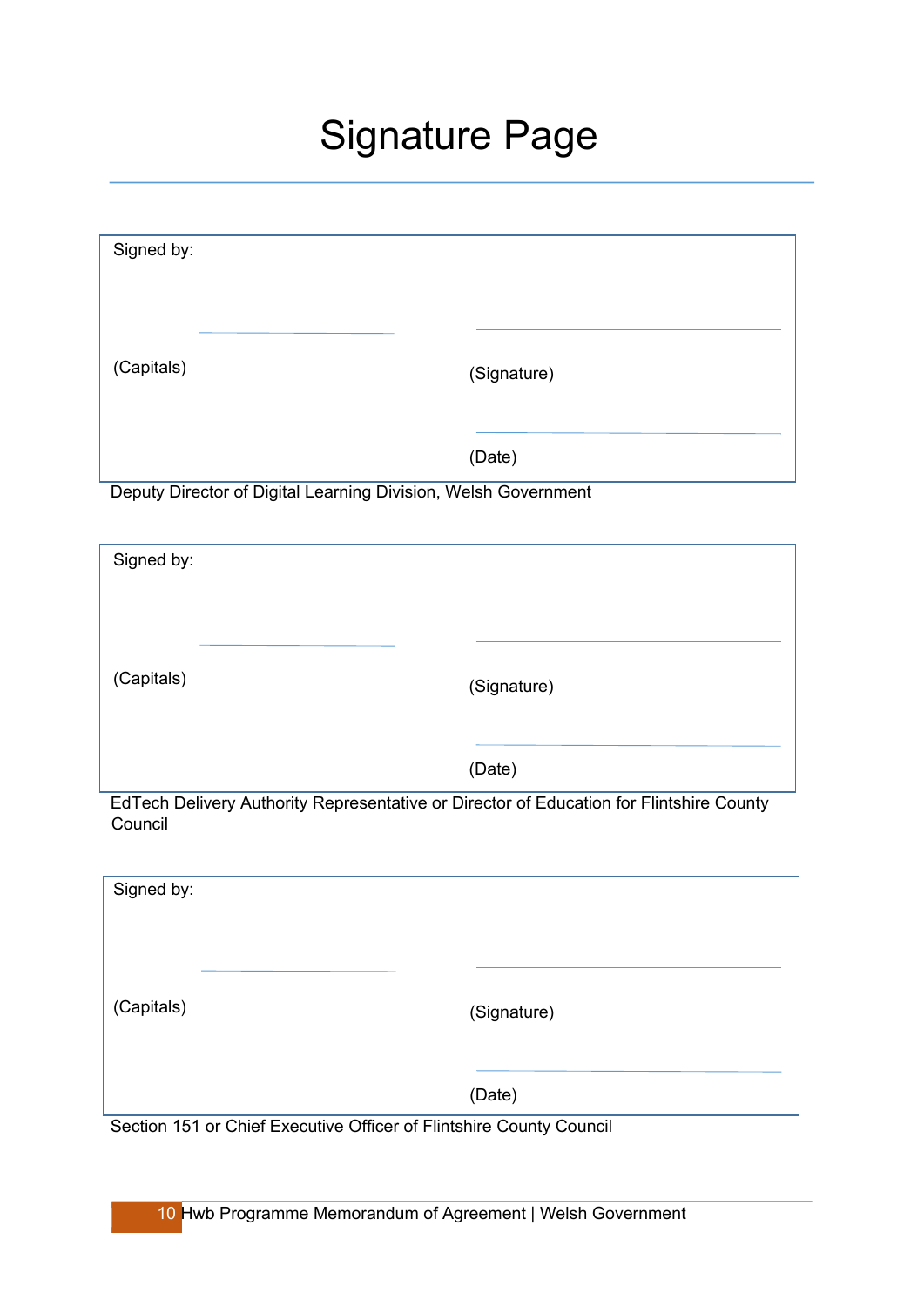#### **1 Hwb Charter**

The following outlines the key characteristics and responsibilities needed within local authorities to support the delivery of the Hwb programme and ensure the outcomes and benefits of a shared approach to ICT and Digital in Welsh schools can be realised by schools in your authority.

This has been created as an annexed document to support changes identified by the EdTech Delivery Authority in a flexible and agile manner.

The authority will:

- Act as the Strategic Digital Delivery Partner for all your maintained schools;
- Provide a nominated lead and dedicated team/function to streamline schools ICT support models and provide a centralised intelligent customer function to assist head teachers to understand and implement their ICT requirements;
- Champion the Hwb programme and ensure the key outcomes are supported within your organisation and across your maintained schools;
- Provide management responsibility for the delivery of the Hwb services and initiatives as outlined in the strategic overview of the Hwb programme;
- Facilitate procurement of ICT equipment to ensure the equipment is fit for purpose; provides value for money and is being purchased via a compliant route (supporting once for Wales principle);
- Undertake regular strategic school reviews to emphasise the importance of ICT as the fourth utility and ensure sustainability of equipment and services is strategically planned and managed in schools;
- Develop adequate local governance arrangements and ensure senior management maintain a strategic oversight of the programmes implementation to ensure your schools fully benefit from the significant opportunities it presents;
- Develop implementation plans in conjunction with your schools to streamline the process and manage expectations;
- Active engagement from appropriate local authority representatives in forums and groups;
- Engage with local education group forums, e.g. head teacher forums to ensure the needs of the schools are reflected in local authority strategies;
- Regular engagement with Hwb Programme Team to inform programme outcomes and drive adoption of digital education services;
- Maintain schools data and intelligence including local variances, to inform national strategic planning and future investment initiatives/opportunities;